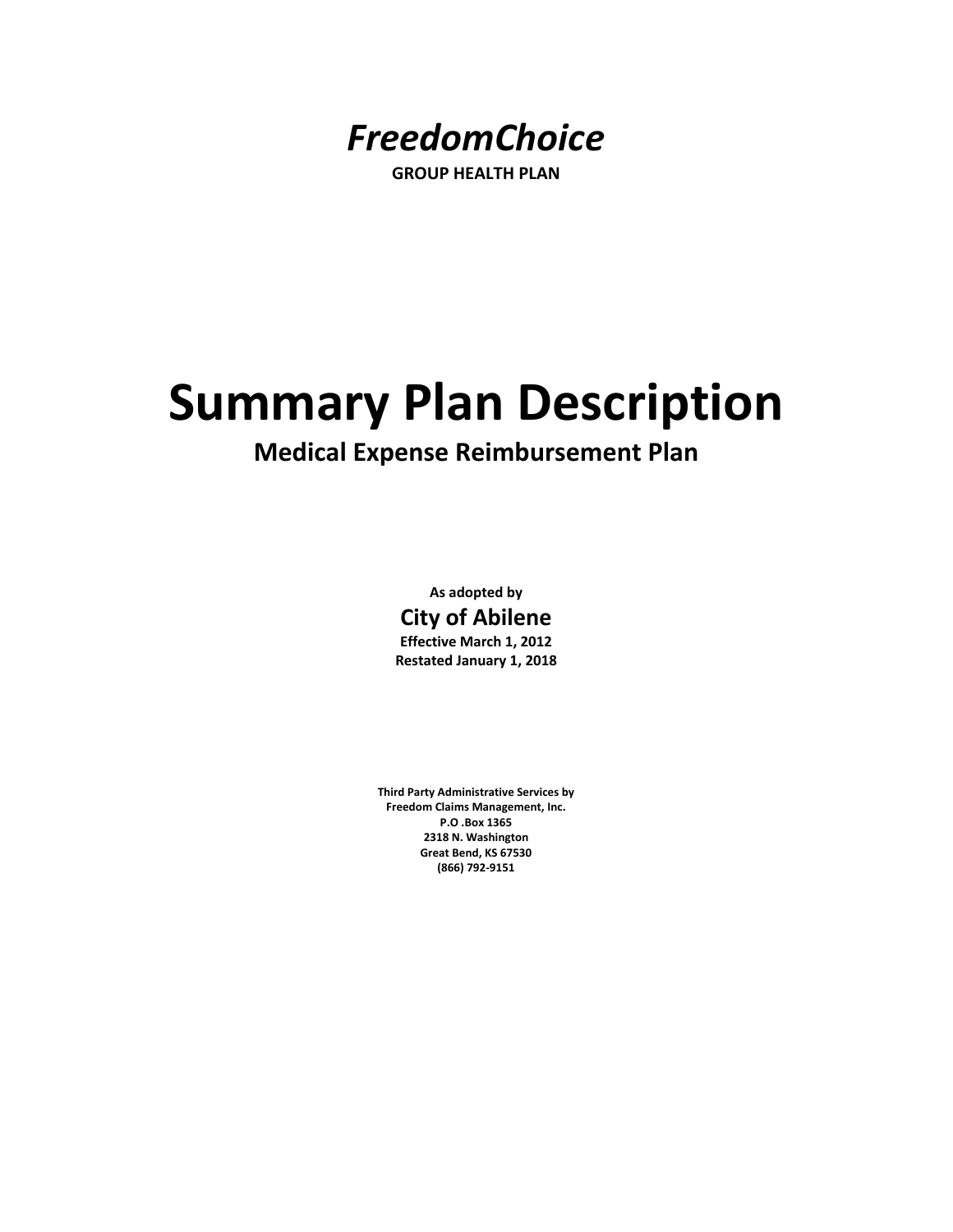## *FreedomChoice*

## **General Information**

#### **1. Introduction**

City of Abilene ("Employer") has established a plan for payment of certain expenses for the benefit of its eligible employees. It is named and known as a "Medical Expense Reimbursement Plan" and will be referred to in this document as either the "Plan" or "FreedomChoice."

This FreedomChoice Plan consists of 2 components (which together comprise the Umbrella Policy and FreedomChoice):

- **A.** The Base Plan organized and administered in accordance with Section 105 of the Internal Revenue Code.
	- a. The Base Plan is embodied by an agreement entitled "FreedomChoice Medical Expense Reimbursement Plan Adoption Agreement".
	- b. This agreement is a plan document. FreedomChoice is designed to reimburse eligible employees (those that are participating in the Employers Insured Health plan) for a portion of their and their dependents' health claims that count toward the deductible under the Employer Insured Health Plan while they are employed with the Employer and the Plan remains in effect. Please note that it is not necessary that you have actually paid an amount due for Eligible Medical Expense‐‐only that you have incurred the expense, that you have submitted it to the Umbrella Policy health carrier, that it has been processed and reported by them via the Explanation of Benefits ("EOB"), and that it is not being paid for or reimbursed from any other source.

#### **2. Purpose of this Summary Plan Description**

This Summary Plan Description describes the basic features of the Plan, how it operates, and how you can get the maximum advantage from it.

#### **3. Conflicts**

- **A.** If there is a conflict between the plan documents and this summary, the plan documents will prevail.
- **B.** If there is a conflict between the two plan documents, the Umbrella Policy will prevail.

#### **4. Not a Contract of Employment**

No provision of the Plan is to be considered a contract of employment between you and your Employer. Your Employer's rights with regard to disciplinary action and termination of any Employee, if necessary, are in no manner changed by any provision of the Plan.

#### **5. The source of FreedomChoice contributions**

Your Employer supplies the funds for FreedomChoice based on actual claims as incurred.

#### **6. Effective date of the Plan**

March 1, 2012, Restated January 1, 2018

#### **7. How long will the Plan remain in effect?**

Although the Employer expects to maintain the Plan indefinitely, it has the right to modify or terminate the program at any time. Such action shall not deny any employee's right to claim reimbursement for expenses incurred before such amendment or termination. Employer shall give employees written notice of amendment not more than 60 days following such action or within 30 days of termination.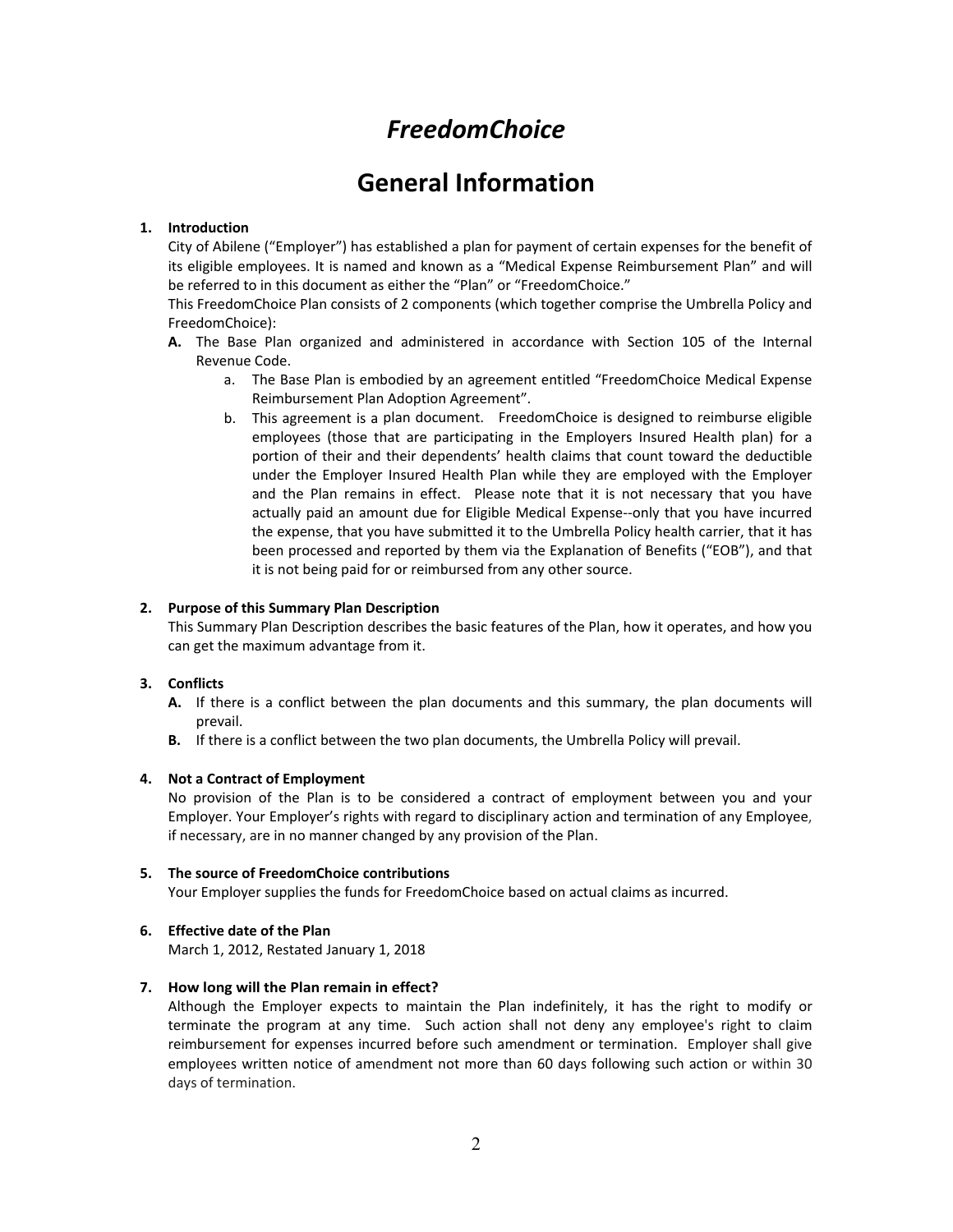#### **8. Plan Year**

Your Umbrella Policy Carrier's records are maintained on a twelve-month period of time. This is known as the Plan Year. The first Plan Year begins on January 1, 2018 and ends on December 31, 2018. In subsequent years, it begins on January  $1<sup>st</sup>$  and ends on December 31 $<sup>st</sup>$ . Benefits under the</sup> Umbrella Policy and the FreedomChoice Plan are paid on a Plan year basis from January 1<sup>st</sup> through December 31st.

#### **9. Plan Sponsor/employer's name and address**

City of Abilene 419 N. Broadway Abilene, Kansas 67410

#### **10. Plan Sponsor's tax identification number**

City of Abilene ‐ 48‐6017973

#### **11. Plan Administrator's name, address, and phone number**

City of Abilene 419 N. Broadway Abilene, Kansas 67410 (785) 263‐2550

#### **12. Third Party Administrator**

Your Employer has contracted with Freedom Claims Management, Inc. ("FCMI"), which is headquartered in Great Bend Kansas, to process the claims on its behalf.

#### **13. Plan number**

Your Employer has assigned Plan Number 105 to your Plan.

#### **14. Plan's agent for service of legal process**

City of Abilene 419 N. Broadway Abilene, Kansas 67410

#### **15. No Taxation**

The Employer intends that this Plan and all benefits payable under this Plan shall qualify for exclusion from eligible employees' gross income under Internal Revenue Code Sections 105 and 106. The Employer reserves the right to amend or terminate this Plan in the event that such benefits no longer qualify for such exclusion.

#### **16. Who is eligible for medical coverage under FreedomChoice**

Any eligible employee of the Employer who is eligible to participate in the Umbrella Policy is eligible to participate in FreedomChoice. Participation in FreedomChoice is automatic upon the employee's Participation in the Umbrella Policy.

#### **17. Does the Plan provide benefits for my family?**

The Plan provides reimbursement for eligible medical expenses incurred by you, your spouse, and any dependent, who is covered by the Umbrella Policy.

#### **18. When am I eligible for coverage under FreedomChoice?**

Once you are employed by City of Abilene you are then eligible first of the month following date of hire.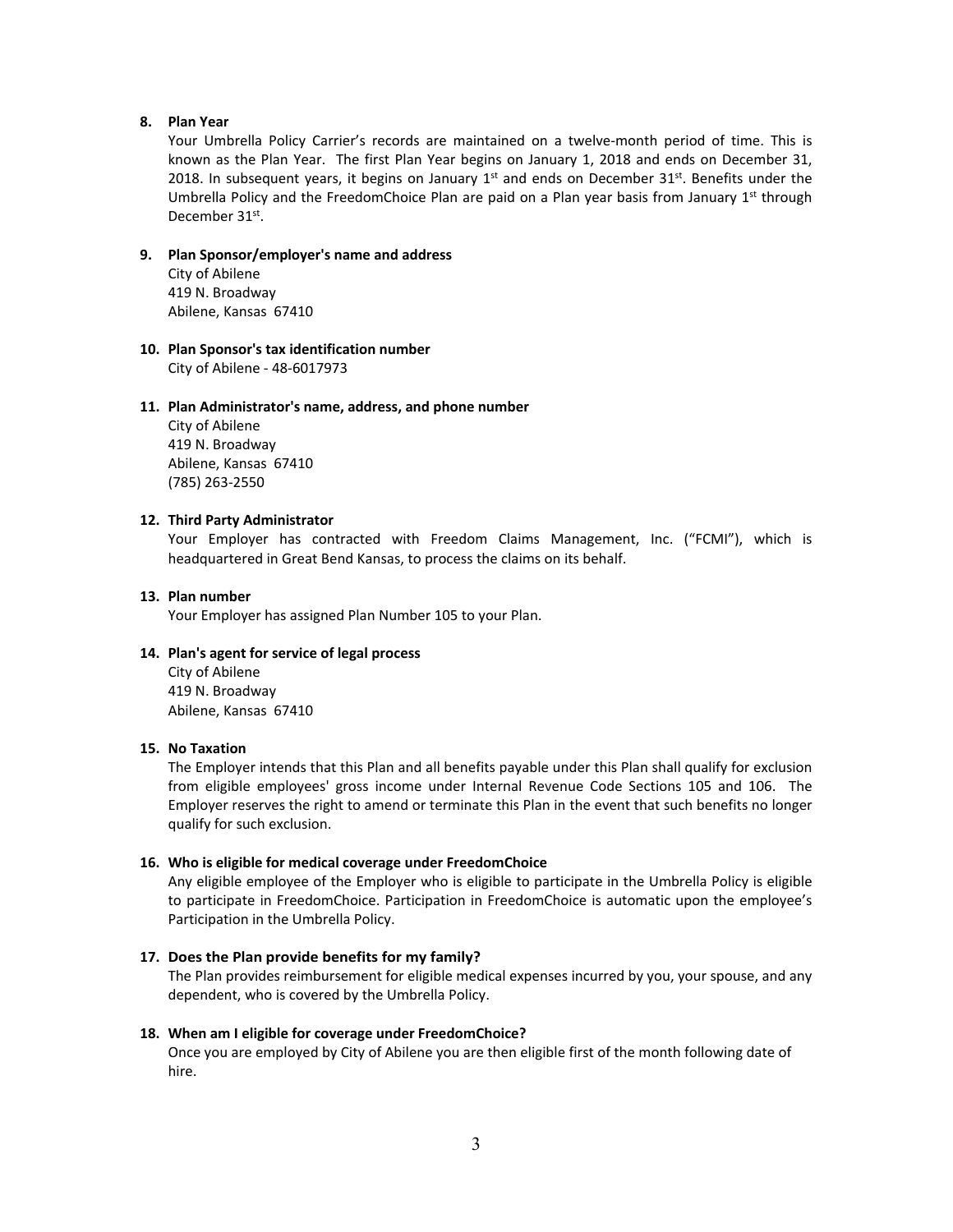#### **19. When must the expenses be incurred for which I may be reimbursed?**

An eligible expense must have been incurred during the Plan Year. You may not be reimbursed for any expenses arising before the Plan became effective, before you became covered under the Plan, simultaneous to the time you became covered under the Umbrella Policy, or for any expenses incurred after the close of the Plan Year, or, except for Continuation Coverage, after a separation from service and COBRA continuation coverage has been elected.

#### **20. What is an eligible medical expense?**

An eligible medical expense is an expense incurred by the Employee, or the Employee's Dependents, after the date of the Employee's participation in the Umbrella Policy and simultaneously in FreedomChoice and during the Plan Year otherwise allowable as deductions under Code Sec. 213 (without regard to the limitations contained in Sec 213(a)) that are covered expenses.

For purposes of this Plan, an expense is "incurred" when the Participant or beneficiary is furnished the medical care or services giving rise to the claimed expense.

#### **21. How will my medical expenses be paid under FreedomChoice?**

- **A.** The Plan may reimburse you or, more likely, it will make payment directly to your health‐care provider.
- **B.** A claim will be processed and paid within 30 days unless additional information is requested.

#### **22. Coordination of Benefits**

FreedomChoice shall reimburse the employee only in the event and to the extent that the expenses are not covered by any insurance policy, policies, or benefits, whether owned by Employer or employee, provided under any other accident or health insurance plan, provided by federal or state governments or agencies, or provided by any other source. In the event that such a policy or benefits are in effect, FreedomChoice shall be relieved of any responsibility for expenses covered by the policy, policies, or benefits.

#### **23. Termination of coverage under FreedomChoice**

Participation in FreedomChoice shall terminate on the earliest of:

- **A.** The date an Employee ceases to be Employee;
- **B.** When an Employee ceases to meet the eligibility requirements of this Plan (e.g., the Employee loses coverage under the Insured Health Plan by failing to pay any applicable premium);
- **C.** The date this plan is amended to exclude the Employee or is terminated.

#### **24. Does my coverage under this Plan end when my employment terminates?**

Yes. Your normal participation will cease at the end of the month in which your employment with the Employer terminates. However, you and your family will have the opportunity to continue to be covered under the Plan under the terms of the Continuation Coverage provisions described below.

#### **25. Circumstances that may result in loss or denial of benefits under FreedomChoice**

A statement clearly identifying circumstances that may result in loss or denial of benefits (e.g. subrogation, Coordination of Benefits, and offset provisions)

#### **26. What happens if my claim for benefits is denied?**

- **A.** All claims are adjudicated (reviewed for approval under the provisions of FreedomChoice) by FCMI. All amounts due under FreedomChoice are based upon the determination made by FCMI.
- **B.** You will be notified in writing by FCMI via EOB within 30 days of the date you or your health‐care provider submitted your claim if the claim is denied. Such notification will set out the reasons your claim was denied, and further advise you of what steps, if any, you might take to validate the claim.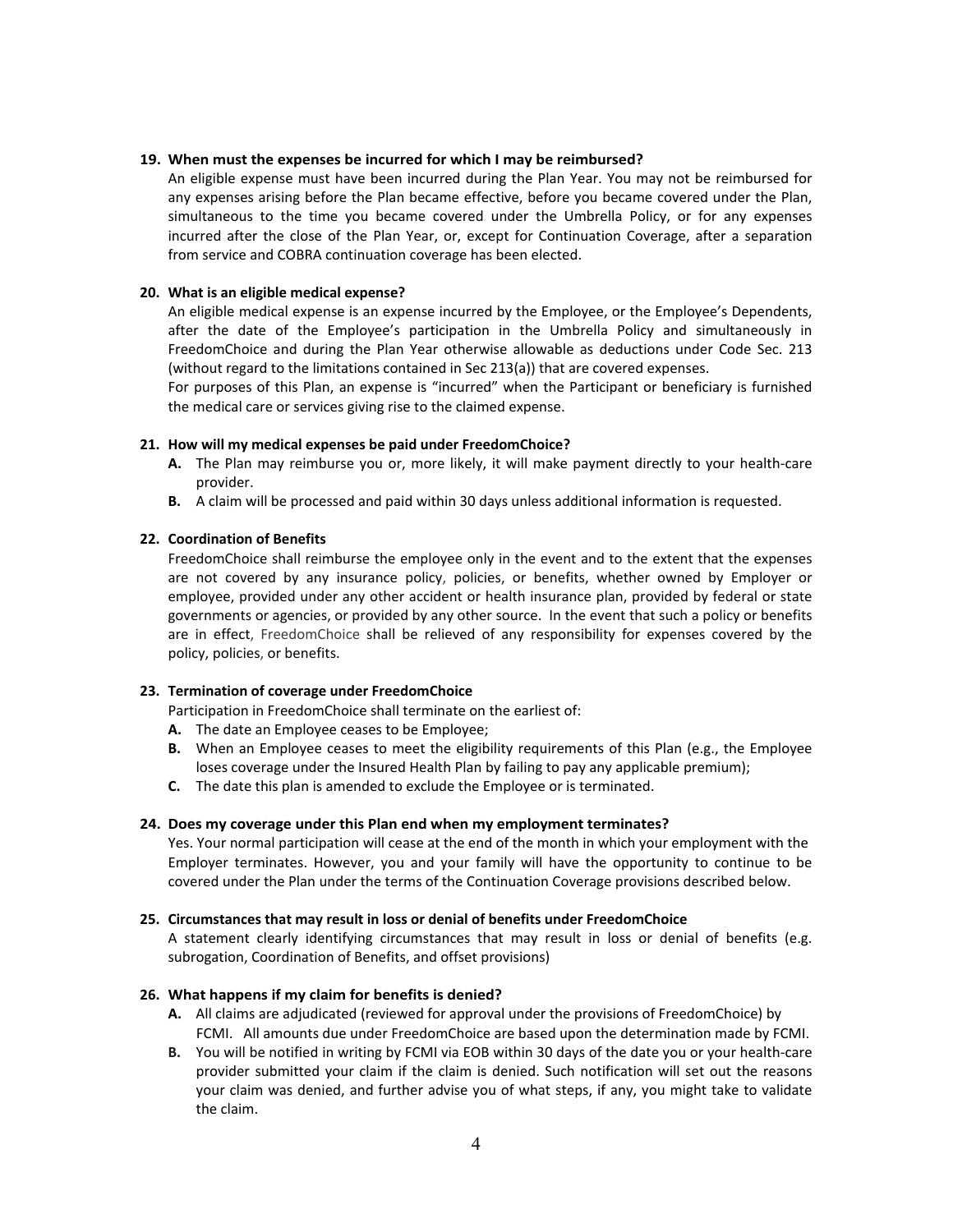- **C.** If a claim is denied under FreedomChoice but approved under the Umbrella Policy, you will further be advised of your right to request an administrative review of the denial of such claim, and you may request a review any time within the 180‐day period after you have received notice that such claim was denied.
- **D.** You or your authorized representative will have the opportunity to review any important documents held by the Administrator, and to submit comments and other supporting information. In most cases, a decision will be reached within 60 days of the date of your request for a review.

#### **27. What is "Continuation Coverage" and how does it work?**

"Continuation Coverage" means your right, or your spouse's and dependents' rights, to continue to be covered under FreedomChoice (and Umbrella Policy) if participation by you (including your spouse and dependents) otherwise would end due to the occurrence of a "Qualifying Event." You must also continue coverage under the Umbrella Policy in order to continue benefits hereunder. A Qualifying Event is:

- Termination of your employment (other than by reason of gross misconduct), or reduction of your work hours.
- Your death.
- Divorce or legal separation from your spouse.
- You become eligible to receive Medicare benefits.
- When a dependent of yours ceases to be a dependent.

It will be your obligation to inform the Plan Administrator of the occurrence of any Qualifying Event within 60 days of the occurrence, other than a change in your employment status. The Plan Administrator, in turn, has a legal obligation to furnish you, or your spouse, as the case may be, with separate, written options to continue the coverage provided through this Plan at stated premium costs. The notification you will receive will explain all terms and conditions of the continued coverage.

### Other Considerations

#### **28. ERISA Statement of Participant Rights**

As a Participant in the Plan, you are entitled to certain rights and protections under the Employee Retirement Income Security Act ("ERISA").

ERISA provides that all plan participants shall be entitled to:

- Examine, without charge, at the Plan Administrator's office, all plan documents, including insurance contracts, collective bargaining agreements and copies of all documents filed by the Plan with the U. S. Department of Labor, such as detailed annual reports and plan descriptions.
- Obtain copies of all plan documents and other plan information upon written request to the Plan Administrator. The Plan Administrator may make a reasonable charge for the copies.
- Receive a summary of the Plan's annual financial report. The Plan Administrator is required by law to furnish each participant with a copy of this summary annual report.

In addition to creating rights for plan participants, ERISA imposes duties upon the people who are responsible for the operation of the employee benefit plan. The people who operate your plan, called "fiduciaries" of the plan, have a duty to do so prudently and in the interest of the plan participants and beneficiaries. No one, including your employer, your union, or any other person, may fire you or otherwise discriminate against you in any way to prevent you from obtaining a benefit from the plan, or from exercising your rights under ERISA. If your claim for a benefit under the Plan provisions is denied in whole or in part, you must receive a written explanation of the reason for the denial. You have the right to have the Plan review and reconsider your claim. Under ERISA, there are steps you can take to enforce the above rights. For instance, if you request materials from the Plan and do not receive them within 30 days, you may file suit in a federal court. In such a case, the court may require the Plan Administrator to provide the materials and pay you up to \$100 a day until you receive the materials, unless the materials were not sent because of reasons beyond the control of the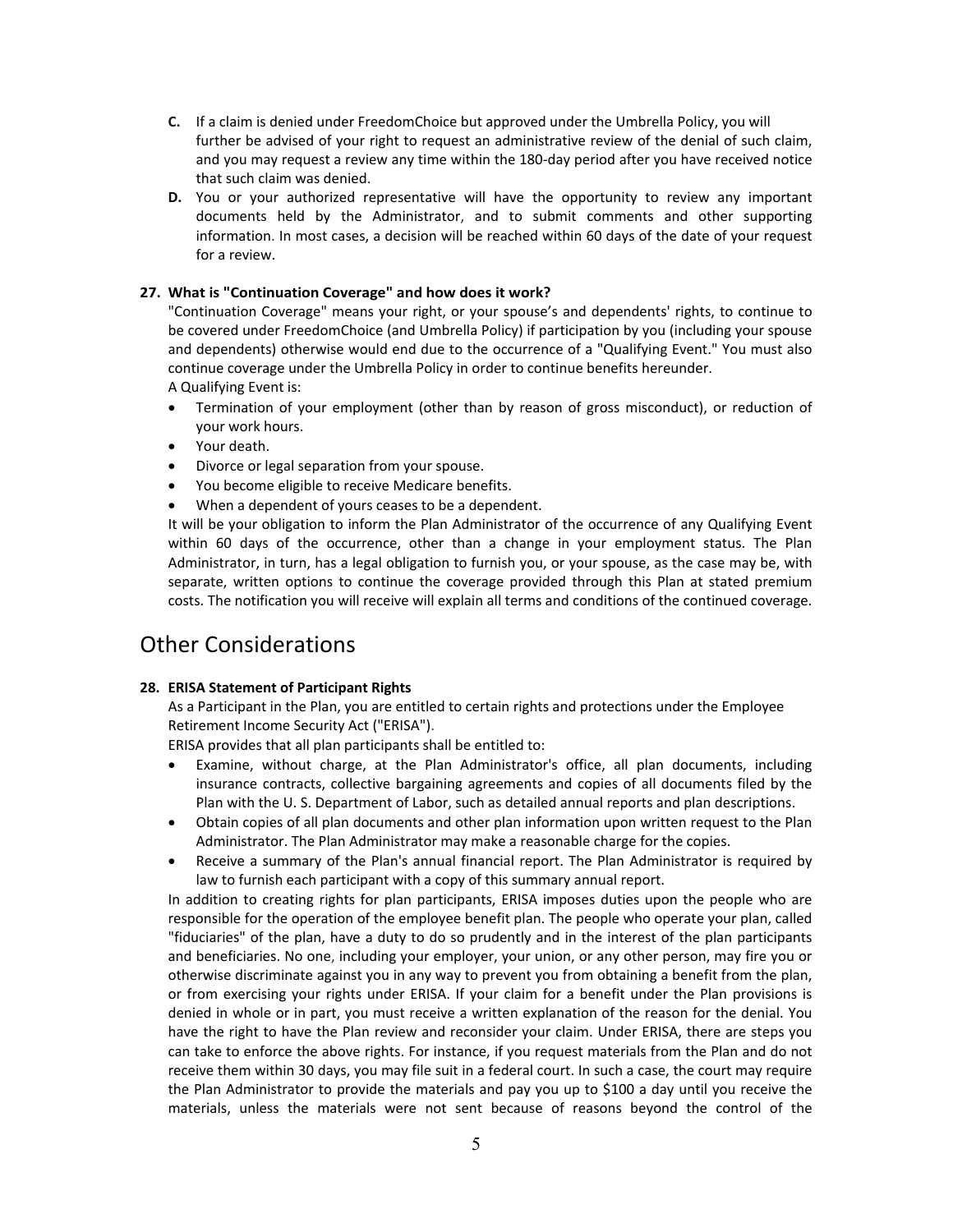Administrator. If you have a claim for benefits which is denied or ignored in whole or in part, you may file suit in a state or federal court. If it should happen that the plan's fiduciaries misuse the Plan's money, or if you are discriminated against for asserting your rights, you may seek assistance from the U. S. Department of Labor, or you may file suit in a federal court. The court will decide who should pay court costs and legal fees. If you are successful, the court may order the person you have sued to pay these costs and fees. If you lose, the court may order you to pay these costs and fees, for example, if it finds your claim is frivolous. If you have any questions about the Plan, you should contact the Plan Administrator. If you have any questions about this Part of the Summary Plan Description or about your rights under ERISA, you should contact the nearest office of the U. S. Labor‐ Management Services Administration, Department of Labor.

#### **29. Family and Medical Leave** *(applicable to groups 50+ employees)*

As an employee of Employer, you may be entitled under the federal Family and Medical Leave Act (FMLA) up to 12 work weeks of unpaid, job‐protected leave in any 12‐month period. You may be eligible if you have worked for the Company for at least one year, and for 1,250 hours during the previous 12 months. Such leave may be available for the birth and care of a newborn child, placement of a child for adoption or foster care, a serious health condition of a family member (child, spouse or parent), FMLA military leave, or a personal serious health condition. As a participant in the Plan, you have while on leave under the FMLA the option to continue your health benefits on the same terms and conditions as immediately prior to your taking FMLA leave.

You and your eligible dependents shall remain covered under this plan while you are on FMLA leave as if you still were at work. Your coverage will be maintained until you return to work or, if earlier, you notify the Company that you will not return to work. If you choose not to remain covered under the plan while on FMLA leave, and subsequently return to work before, or at the end of FMLA leave, you and your eligible dependents shall become covered under the health plan the first of the month following your return, without proof of insurability and without regard to pre-existing conditions that arise while on FMLA leave. You and your eligible dependents may also be reinstated in the HRA Plan, on the same terms that applied to the Participant prior to his or her taking the FMLA. More details on your FMLA rights and benefits while on FMLA leave should be found in your employer's employee handbook.

#### **30. Uniformed Services Employment and Reemployment Rights Act** *(applicable to any size group)*

A Participant who takes an unpaid leave of absence under the Uniformed Services Employment and Reemployment Rights Act of 1994 ("USERRA Leave") may revoke his election to participate under any group health insurance benefit offered under this Plan, for the remainder of the Plan Year in which such leave of absence commences. Such revocation shall take effect in accordance with such procedures as prescribed by the Plan Administrator. Upon such Participant's return from his or her USERRA Leave, the Participant may be reinstated in the Plan, on the same terms that applied to the Participant prior to his or her taking the USERRA Leave, and with such other rights to make enrollment changes as are provided to other Participants under the Plan. Notwithstanding the foregoing, a Participant on USERRA Leave shall have no greater rights to benefits for the remainder of the Plan Year in which the USERRA leave commences, as other Plan Participants.

#### **31. Non‐FMLA and Non‐USERRA Leaves of Absence**

- **A.** A Participant who goes on a leave of absence that is not subject to FMLA or USERRA will be treated as having terminated participation.
- **B.** A terminated employee, who is rehired and returns to work, will be treated as a new hire and required to satisfy all of the Plan's eligibility and waiting period requirements.

#### **32. Qualified Medical Child Support Orders**

Generally, your Plan benefits may not be assigned or alienated.

However, an exception applies in the case of a "qualified medical child support order." A qualified medical child support order is a court‐ordered judgment, decree, order or property settlement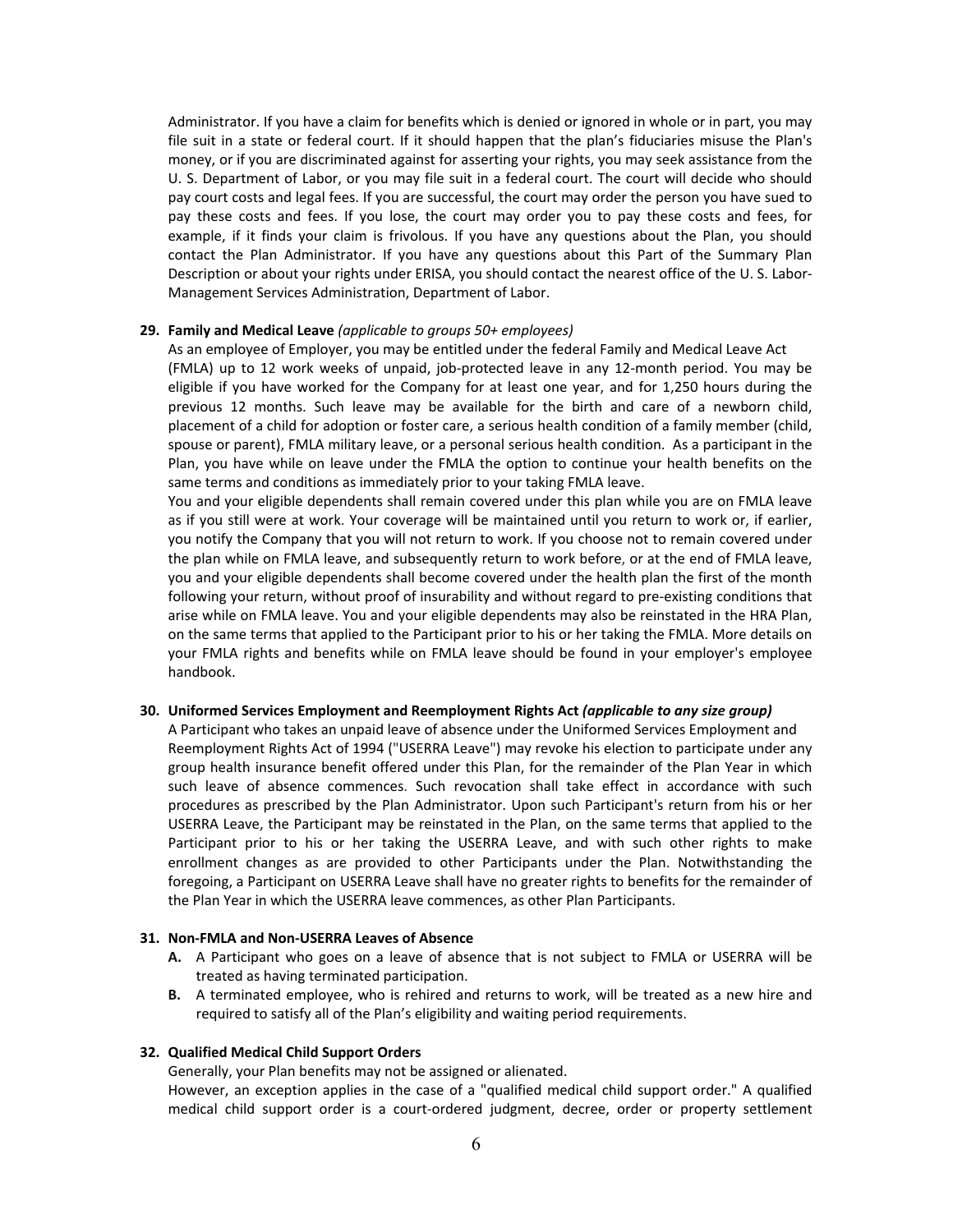agreement in connection with state domestic relations law, which either creates or extends the rights of an "alternate recipient" to participate in a group health plan, including this Plan, or enforces certain laws relating to medical child support. An "alternate recipient" is any child of a Participant who is recognized by a medical child support order as having a right to enrollment under a Participant's group health plan. A medical child support order must satisfy certain specific conditions to be qualified. You will be notified by the Plan Administrator when it receives a medical child support order that applies to you, and the Plan's procedures for determining whether the medical child support order is qualified.

#### **33. Definition of "Dependent" Revised by the WFTRA of 2005**

The definition of "Dependent" has been revised under Section 152 of the Code by the Working Families Tax Relief Act of 2005 effective January 1, 2005. An individual is considered to be a dependent if he or she is a qualifying child or qualifying relative of the taxpayer.

The following qualifying criteria now apply to be a "dependent child":

- **A.** The individual is under the age of twenty six (26).
- **B.** The individual is the Employee's own blood descendant of the first degree.
- **C.** The individual is a lawfully adopted Child or a Child placed with a covered Employee in anticipation of adoption.
- **D.** The individual is a covered Employee's Child who is an alternate recipient under a Qualified Medical Child Support Order as required by the Federal Omnibus Budget Reconciliation Act of 1993.
- **E.** The individual is a stepchild.
- **F.** The individual is an eligible foster child which is defined as an individual placed with the Employee by an authorized placement agency or by judgment, decree or other order of a court of competent jurisdiction or any other Child for whom the Employee has obtained legal guardianship.

In the case of an individual who is permanently and totally disabled (as defined in Code Section 22(e) (3) at any time during such calendar year, the age requirement for a qualifying child does not apply. No person shall be considered a dependent of more than one Employee. If both an Employee and an Employee's spouse are employed by the Employer, dependent children may be covered by either spouse, but not by both.

#### **34. Your HIPAA Privacy Rights‐‐Use and Disclosure of Protected Health Information (PHI)**

Except for certain permitted uses and disclosures, the Privacy Rule issued by the federal government prohibits the Plan from using or disclosing certain health information about you that is created or received by the Plan without your written authorization. For additional information about your privacy rights, please refer to the Plan's Privacy Notice or contact the Plan's Privacy Official. Protected Health Information generally includes all information, whether written or oral, in connection with the Plan that (1) is created or received by the Plan; (2) relates to your past, present, or future physical or mental health, the provision of health care to you, or the past, present, or future payment for the provision of health care; and (3) identifies you or could be used to identify you. If you wish to authorize the Plan to use or disclose your PHI in a manner that is not otherwise permitted, you must submit a signed and completed authorization form to the HRA Plan. You may request a copy of the authorization form from Human Resources.

#### **Permitted Uses and Disclosures**

The Plan is permitted under the Privacy Rule to use or disclose your PHI without your authorization only for purposes related to:

- Health care treatment:
- Payment for health care;
- Health care operations; and
- Other specifically permitted exceptions, such as disclosures to assist disaster relief, disclosures to lessen serious health or safety threats, or disclosures to business associates.